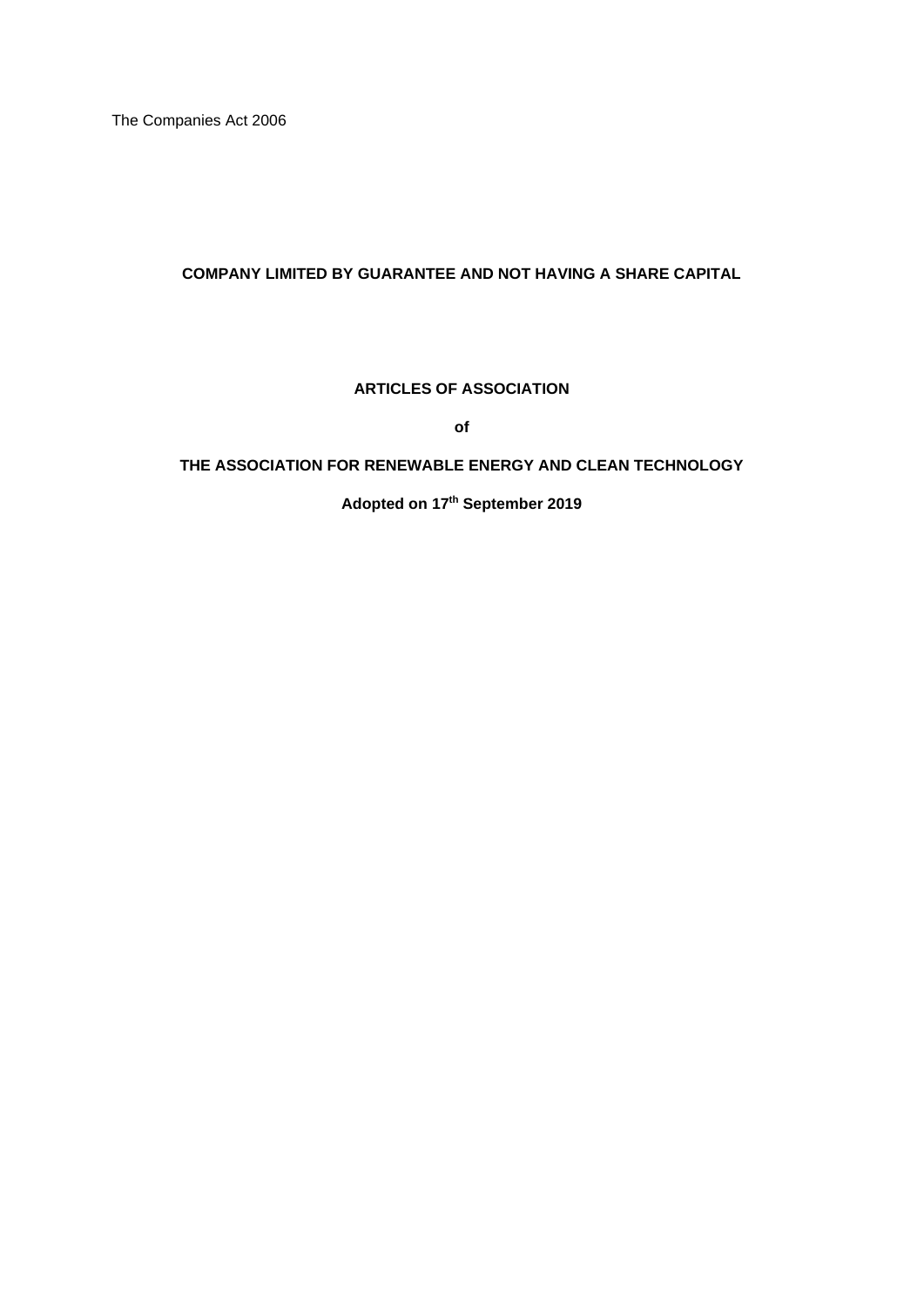# **CONTENTS**

| 1            |  |
|--------------|--|
| $\mathbf{2}$ |  |
| 3            |  |
| 4            |  |
| 5            |  |
| 6            |  |
| 7            |  |
| 8            |  |
| 9            |  |
| 10           |  |
| 11           |  |
| 12           |  |
| 13           |  |
| 14           |  |
| 15           |  |
| 16           |  |
| 17           |  |
| 18           |  |
| 19           |  |
| 20           |  |
| 21           |  |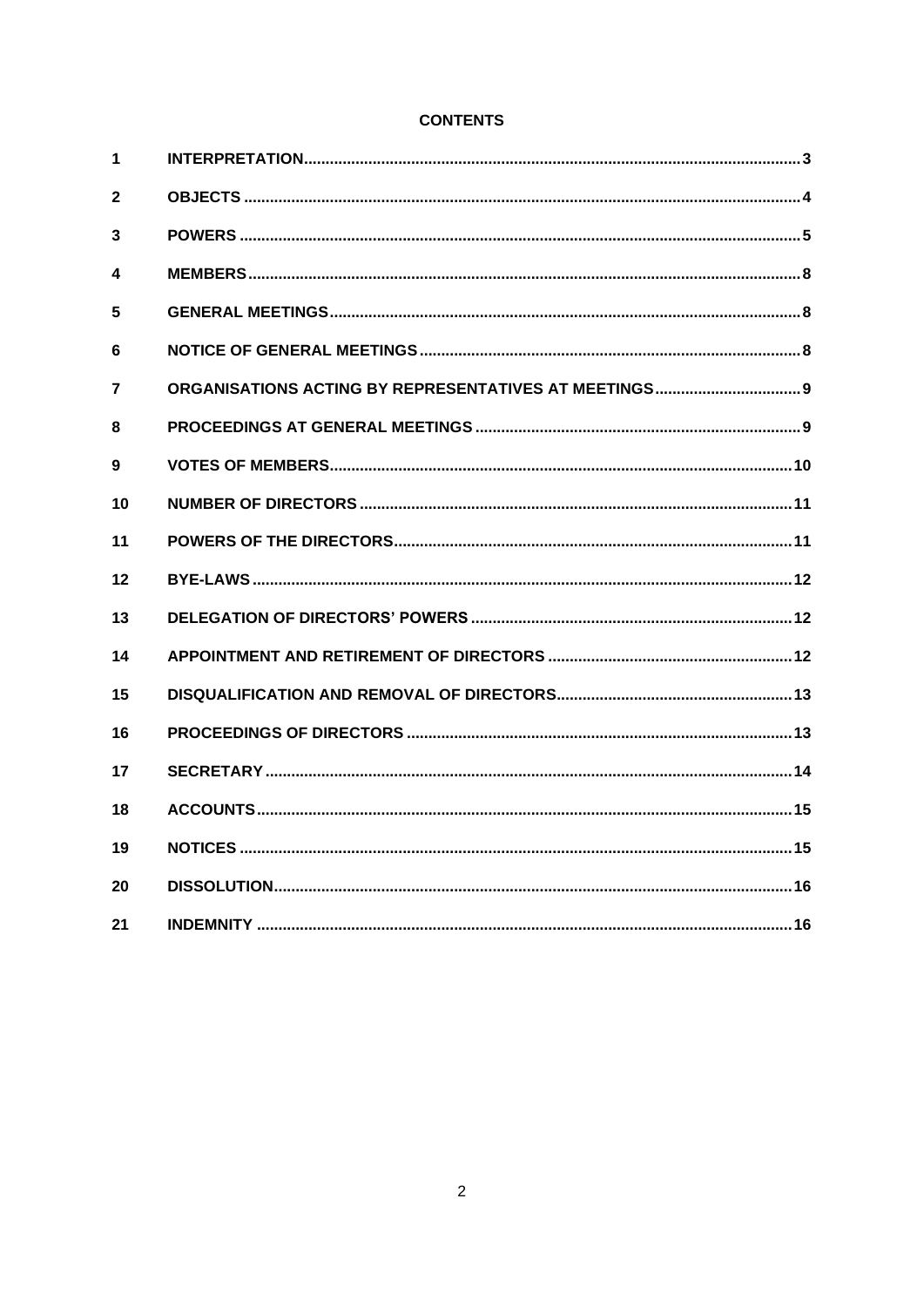# <span id="page-2-0"></span>**1 INTERPRETATION**

# 1.1 In these Articles:-

| "the Act"             | means the Companies Act 2006 including any statutory modification or<br>re-enactment thereof for the time being in force;                                                                          |
|-----------------------|----------------------------------------------------------------------------------------------------------------------------------------------------------------------------------------------------|
| "the Articles"        | means the articles of the Company;                                                                                                                                                                 |
| "the Board"           | means the board of directors of the Company;                                                                                                                                                       |
| "the Bye-Laws"        | means the bye-laws of the Company adopted pursuant to Article 11<br>hereof;                                                                                                                        |
| "clear days"          | in relation to the period of a notice means that period excluding the day<br>when the notice is given or deemed to be given and the day for which it<br>is given or on which it is to take effect; |
| "Company"             | The Association for Renewable Energy and Clean Technology;                                                                                                                                         |
| "executed"            | includes any mode of execution;                                                                                                                                                                    |
| "Member"              | means either a Non-Voting Member or a Voting Member;                                                                                                                                               |
| "NED"                 | a non-executive director of the Company from time to time;                                                                                                                                         |
| "Non-Voting Member"   | means a member of the Company who falls within a membership<br>category identified in the Bye-Laws as not having voting rights;                                                                    |
| "Objects              | means the objects of the Company set out in Article 2;                                                                                                                                             |
| "office"              | means the registered office of the Company;                                                                                                                                                        |
| "Ordinary Resolution" | means a resolution of the Voting Members of the Company passed by;                                                                                                                                 |
|                       | on a show of hands at a general meeting, a simple majority of<br>$\bullet$<br>Voting Members who, being entitled to vote, do so in person or by<br>proxy; or                                       |
|                       | on a poll at a general meeting, Voting Members representing a<br>simple majority of Voting Members who, being entitled to vote, do<br>so in person or by proxy; or                                 |
|                       | on a written resolution, a simple majority of all Voting Members;                                                                                                                                  |
| "Policy Board"        | the board established in accordance with the Bye-Laws to consider<br>policy issues of the Company;                                                                                                 |
| "Secretary"           | means the secretary of the Company or any other person appointed to<br>perform the duties of the secretary of the Company, including a joint,<br>assistant or deputy secretary;                    |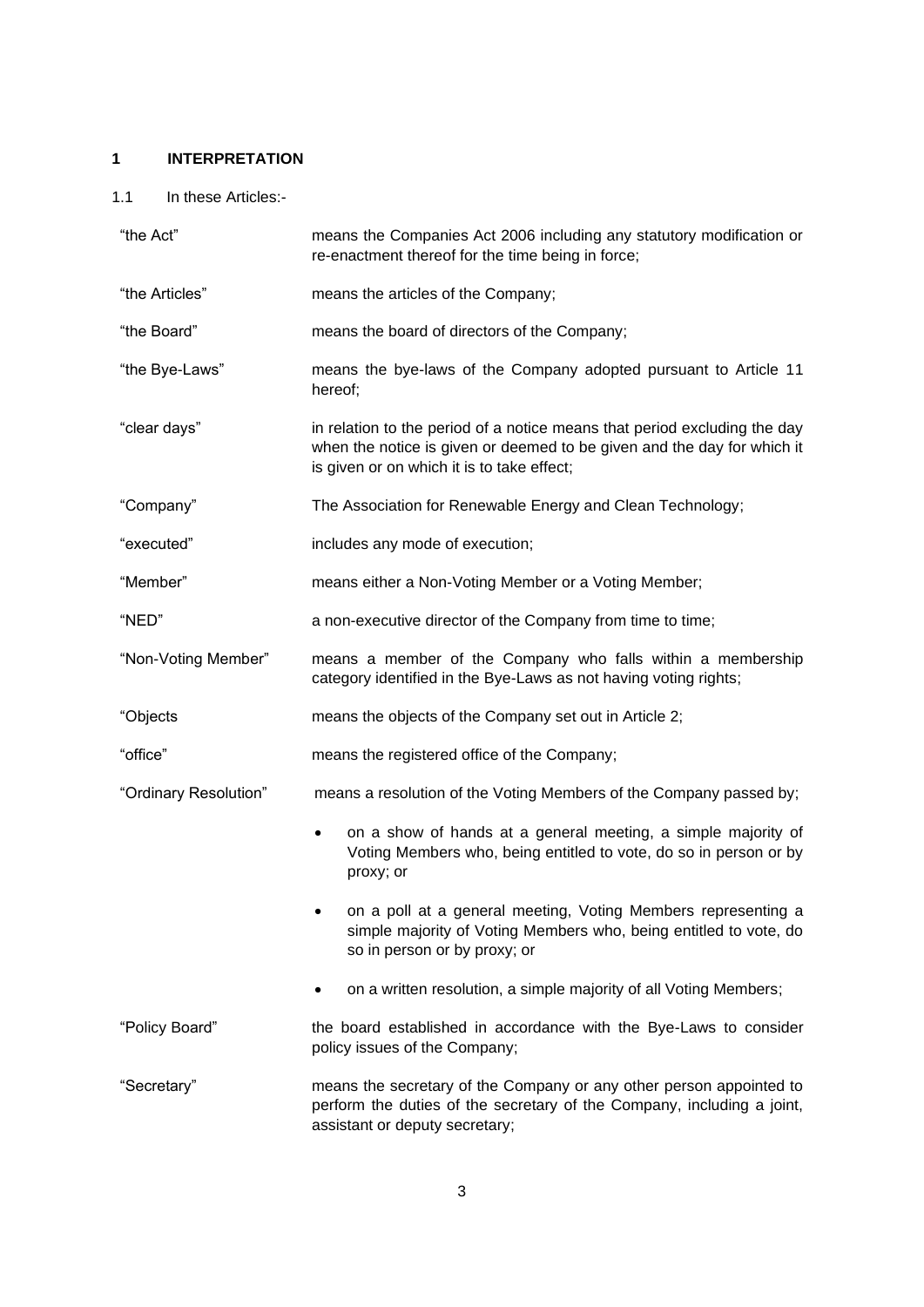| "Sectors"            | Means those activities and processes involved in:<br>the generation, production, storage and sale of renewable<br>$\bullet$<br>energy, and<br>organics recycling,<br>in all their forms and including their supply chains and any services<br>ancillary thereto; |
|----------------------|------------------------------------------------------------------------------------------------------------------------------------------------------------------------------------------------------------------------------------------------------------------|
| "Special Resolution" | means a resolution of the Voting Members of the Company passed by:                                                                                                                                                                                               |
|                      | on a show of hands at a general meeting, a majority of at least 75%<br>$\bullet$<br>of the Voting Members who, being entitled to vote, do so in person<br>or by proxy; or                                                                                        |
|                      | on a poll at a general meeting, Voting Members representing at<br>least 75% of Voting Members who, being entitled to vote, do so in<br>person or by proxy; or                                                                                                    |
|                      | on a written resolution, Voting Members representing at least 75%<br>$\bullet$<br>of all Voting Members;                                                                                                                                                         |
| "the United Kingdom" | means Great Britain and Northern Ireland;                                                                                                                                                                                                                        |
| "Voting Member"      | means a fee-paying member of the Company other than a Non-Voting<br>Member;                                                                                                                                                                                      |
| "working time"       | means time during the normal working hours of the Company.                                                                                                                                                                                                       |

Expressions referring to writing shall, unless the contrary intention appears, be constructed as including references to printing, lithography, photography, and other modes of representing or producing words in a visible form.

Unless the context otherwise requires, words or expressions contained in these Articles bear the same meaning as in the Act but excluding any statutory modification thereof not in force when these Articles are adopted by the Company.

## <span id="page-3-0"></span>**2 OBJECTS**

The Company is established for the purposes expressed in the following Objects.

- 2.1 To promote and represent the Sectors to the public, NGOs, the media and National, European and International Governments, and provide a full range of services to participants in those Sectors in order to facilitate the continuing growth of the Sectors in both UK and overseas markets.
- 2.2 To promote study and conduct research into improving the safety of the development, manufacture and installation of the Sectors products and systems for the advancement of health and the saving of lives, provided that all useful results of such study and research are disseminated to the Sectors participants;
- 2.3 To support the development of industry standards and related guidance for the Sectors for the protection of the environment and participants in Sectors;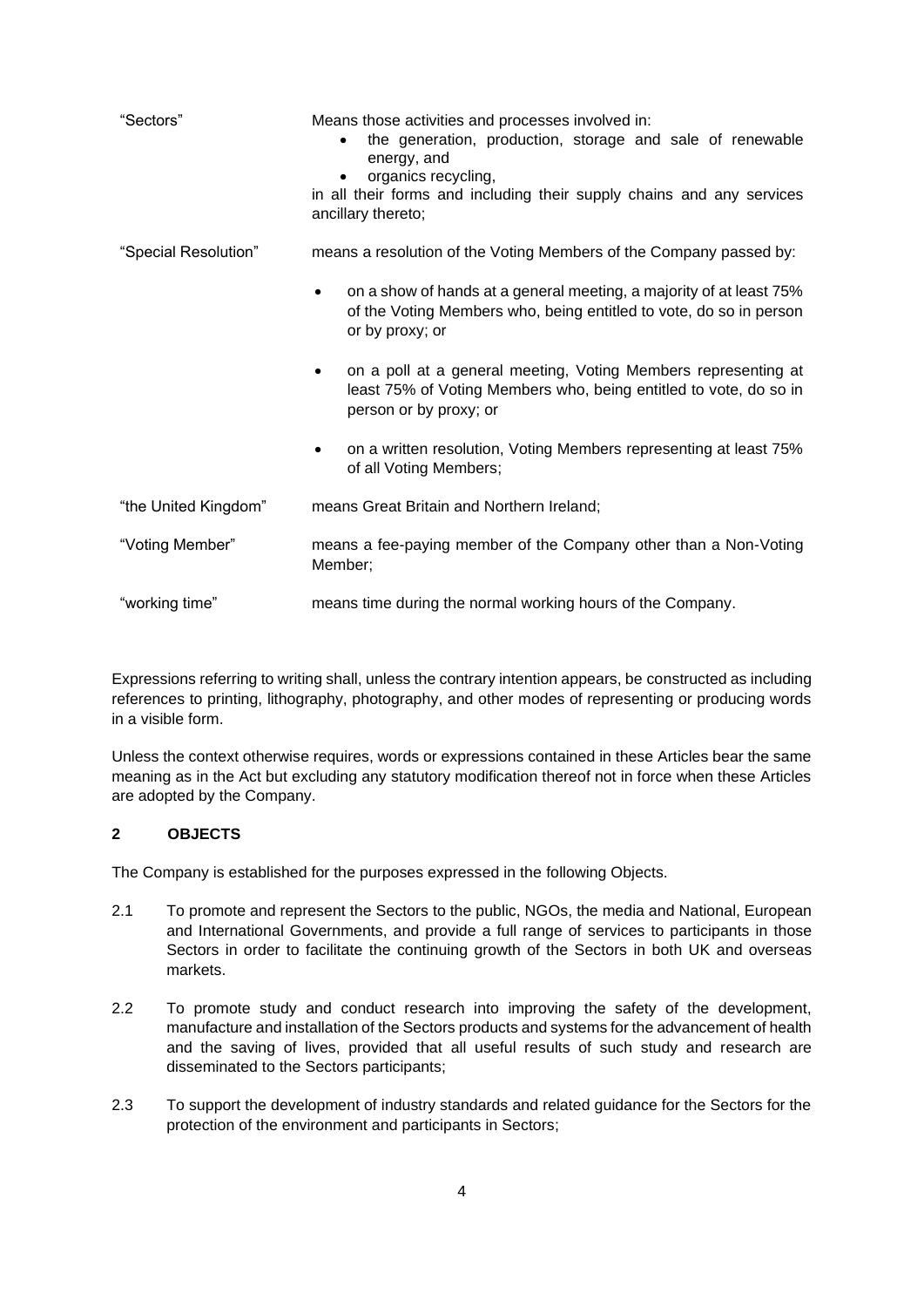- 2.4 To produce, collect and disseminate information about the Sectors including without limitation, the commissioning of surveys and studies designed to improve the information available about the Sectors, the provision of information and policy advice to supranational, central and local governmental bodies, businesses and the public about the Sectors in all these aspects.
- 2.5 To promote, encourage and improve education, the provision of information and support (whether financial or otherwise) for innovative projects (including demonstration of best practice) associated with the Sectors.
- 2.6 To encourage the development and the adoption of policies and regulations in the United Kingdom, the European Union and elsewhere which reflect the Objects.
- 2.7 To promote, encourage, and commission research into the development of Sector schemes and to appoint third parties (including Members of the Company) to carry out research and to publish the useful results of such research.
- 2.8 To support others seeking to carry out research into the Sectors where that research is aligned with the Sectors' needs and the Company has the resources to deliver the necessary support.
- 2.9 To encourage and promote the development and use of renewable energy and organics recycling in the United Kingdom, the European Union and elsewhere.
- 2.10 To promote and enhance the development of opportunities in the export market for the Sectors.
- 2.11 To provide a forum for the development of Sector policy in the United Kingdom, the European Union and elsewhere.

### <span id="page-4-0"></span>**3 POWERS**

ln furtherance of the above Objects but not further or otherwise the Company shall have the following powers:

- 3.1 To purchase, take on, lease, or in exchange, hire or otherwise acquire real or personal property and rights or privileges anywhere in the world, and to construct, maintain, equip and alter buildings or erections and generally to provide or assist in the provision of premises, facilities and equipment.
- 3.2 To raise funds, negotiate sponsorship and organise appeals and invite and receive contributions from any person or persons whatsoever by way of subscription, donation, consultation and otherwise.
- 3.3 To sell, mortgage or let, dispose of or turn to account all or any of the property or assets of the Company subject to such consents as may be required by law.
- 3.4 To execute and do all such other instruments, acts and things as may be required for the efficient management, development and administration of the said property and assets.
- 3.5 To borrow or raise money for the Objects on such terms and on such security as the Company may think fit subject to such consents as may be required by law.
- 3.6 To solicit and accept any gift of land, chattels and all kinds of other property, for the Objects.
- 3.7 To print and publish any newspapers, periodical, books, articles or leaflets, hold or participate in or promote exhibitions, displays and pageants and make films, plays, documentaries, broadcasts and television programmes.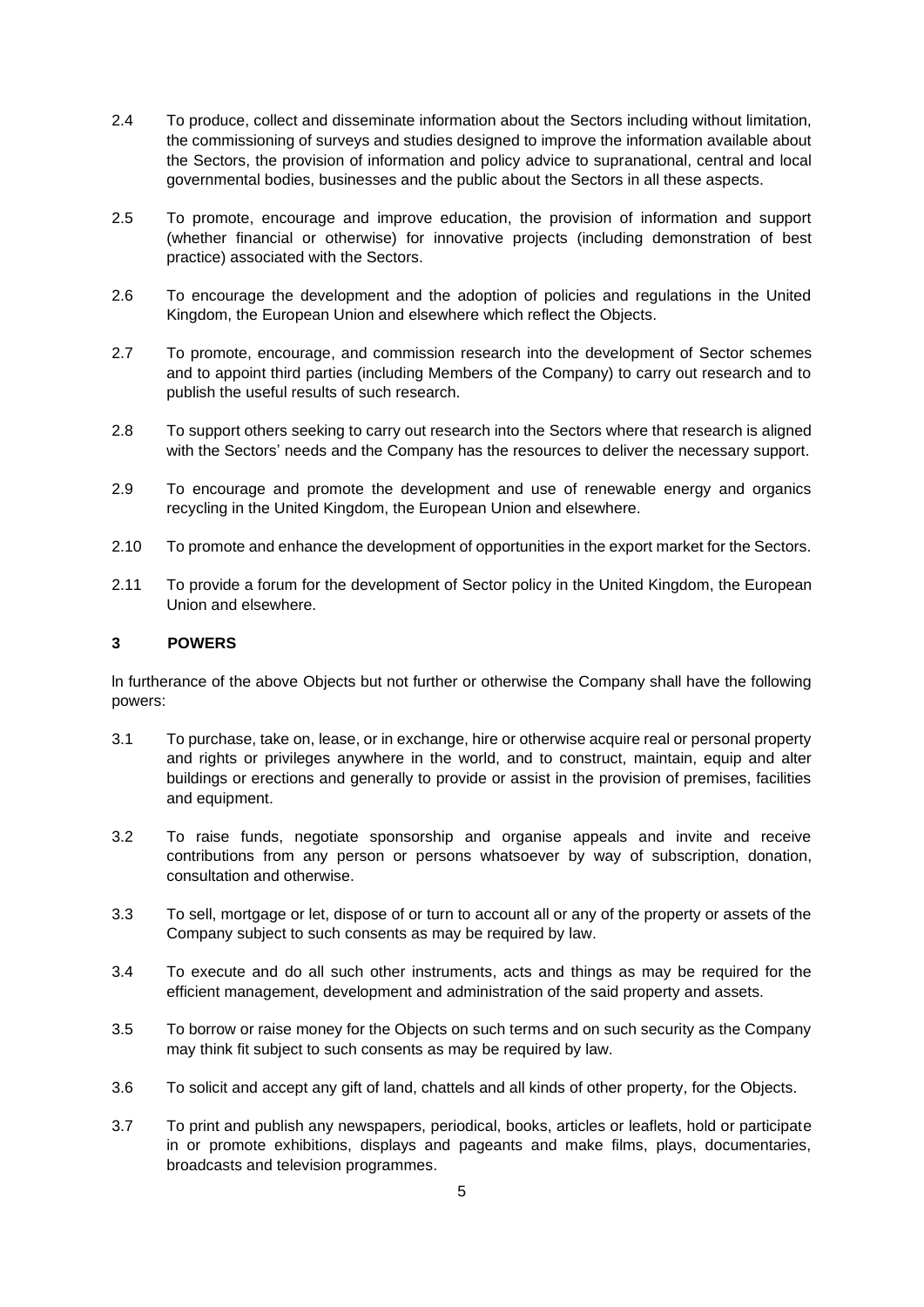- 3.8 To initiate research projects, feasibility studies, marketing exercises, international exchanges and all other activities which will assist in furthering the Objects and to publish the useful results of such research, studies, exercises, exchanges and activities.
- 3.9 To establish, found, maintain, endow, sponsor (either alone or in conjunction with others) courses of instruction of every kind, educational prizes, scholarships and other awards directed to the propagation and promotion of education and learning.
- 3.10 To co-operate with and enter into agreements with all bodies and persons who may be able to assist in furthering the Objects.
- 3.11 To charge and receive fees in respect of the facilities and services provided by the Company.
- 3.12 To draw, make, accept, endorse, discount, execute and issue promissory notes, bills, cheques and other instruments and to operate bank accounts.
- 3.13 To invest moneys of the Company not immediately required in or upon such investments, securities or property as may be thought fit including the power to invest in the shares of a subsidiary company or companies and the power to lend money (with or without security) to such company or companies subject nevertheless to such conditions (if any) and such consents (if any) as may for the time being be imposed or required by law and subject also hereinafter provided.
- 3.14 To make donations in cash or assets or to establish or support, or aid in the establishment or support of any companies, associations or institutions or to lend money (with or without security) to or for any such companies, associations or institutions that share the aims of the Company.
- 3.15 To solicit and receive for the Objects subscriptions and gifts of all kinds and to undertake and execute any companies which may be lawfully undertaken by the Company in furtherance of its Objects.
- 3.16 To engage and pay on such reasonable terms as to remuneration and otherwise as the Company thinks fit any person or persons not being directors of the Company, whether on a full time or part time basis or whether as a consultant or employee, to supervise, organise, carry on the work of and advise the Company.
- 3.17 To retain or employ such artistic, teaching and professional, technical, administrative, domestic and other advisors or staff as may be deemed necessary to realise, maintain and further the Objects,
- 3.18 Subject to the provisions of Article 3.24 hereof to make any reasonable and necessary provision for the payment of pensions and superannuation to and on behalf of employees or former employees and their spouses and other dependants.
- 3.19 To acquire the whole of the property and assets of any other body the acquisition of which shall further the Objects and to amalgamate with any companies, institutions, societies, or associations which shall have objects altogether or mainly similar to those of the Objects, and to prohibit payment of any dividend or profits to and the distribution of any of their assets amongst their members at least to the same extent as such payments or distributions are prohibited in the case of Members by these Articles.
- 3.20 To pay out of the Company the costs, charges and expenses of and incidental to the formation and registration of the Company.
- 3.21 To do all such other lawful things as shall further the attainment of the Objects or any of them.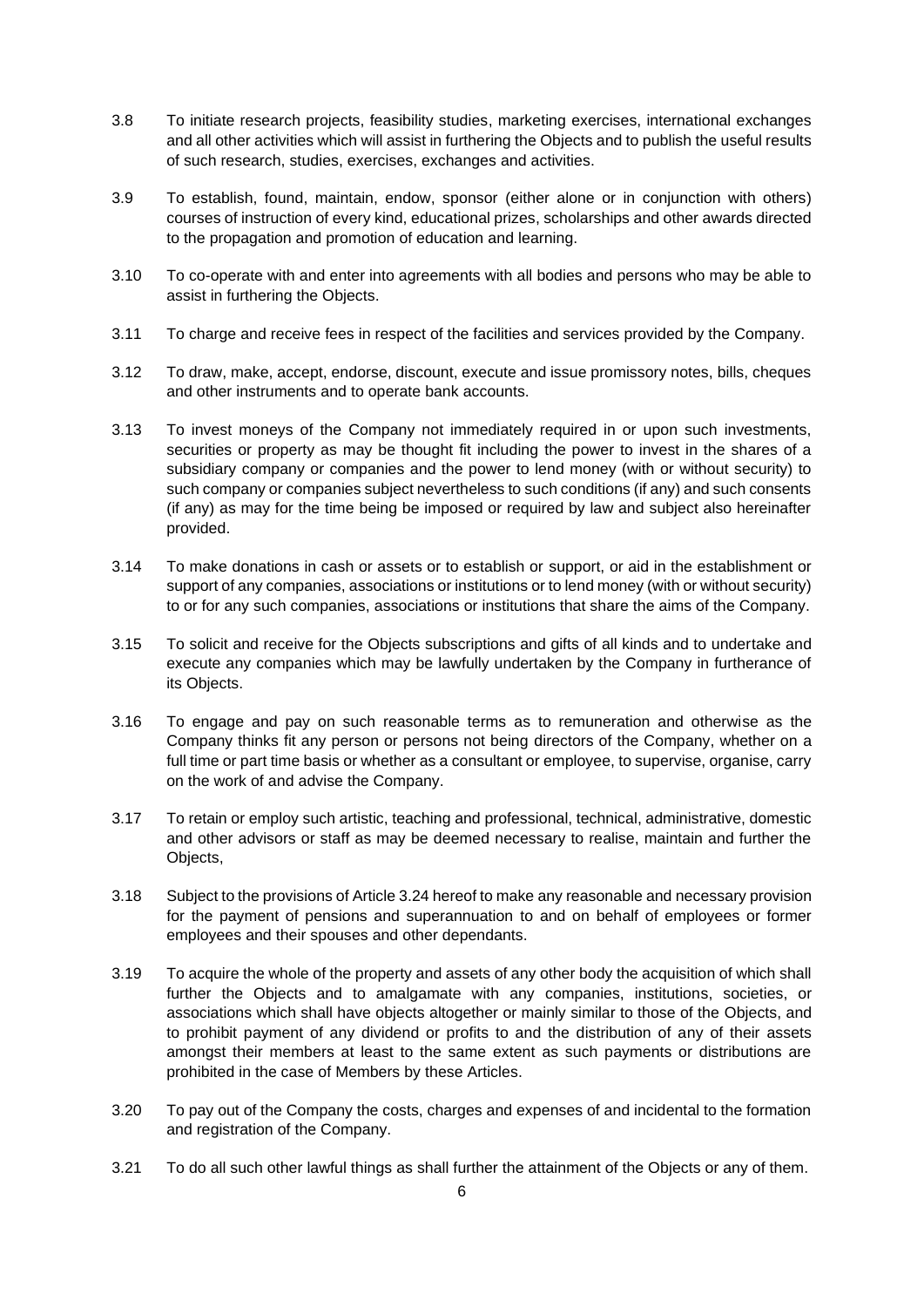Provided that:

- 3.22 In case the Company shall take or hold any property which may be subject to any charges the Company shall only deal with or invest the same in such manner as allowed by law, having regard to such charges.
- 3.23 The Company's Objects shall not extend to the regulation of regulations between workers and employers or organisations of workers and organisations of employers.
- 3.24 The income and property of the Company shall be applied solely towards the promotion of its Objects as set forth in these Articles and no portion thereof shall be paid or transferred directly or indirectly by way of dividend, bonus or otherwise howsoever to Members. Nothing herein shall prevent any payment in good faith by the Company of;
	- a) reasonable and proper remuneration to any Member, officer, servant or consultant of the Company (not being a director of the Company) for any services rendered to the Company, and of reasonable and proper travelling, conference and study expenses necessarily incurred in carrying out the duties of any such Member, officer, servant or consultant of the Company;
	- b) reasonable and proper remuneration of any professional firm or company (whether incorporated or not) of which a director of the Company is a partner, director, consultant or employee for any services rendered to the Company;
	- c) interest on money lent by a Member or by one of its directors at a rate per annum not exceeding 2% less than the bank lending rate prescribed for the time being by a major London Clearing Bank or 3% whichever is the greater;
	- d) reasonable and proper remuneration and out of pocket expenses to any director of the Company;
	- e) proper sums for goods and services supplied by a company of which a Member or a director of the Company may be a member holding not more than one hundredth part of the capitaI of such company; and
	- f) reasonable and proper rent for premises demised or let to or for the Objects by any Member or by any director of the Company.
- 3.25 The liability of the Members is limited.
- 3.26 Every Member undertakes to contribute to the assets of the Company in the event of the same being wound up while he is a Member, or within one year after he ceases to be a Member, for payment of debts and liabilities of the Company contracted before he ceases to be a Member and of the costs, charges and expenses of winding-up and for the adjustment of the rights of the contributories among themselves such amount as may be required not exceeding £1 (one pound).
- 3.27 If upon the winding-up or dissolution of the Company there remains after the satisfaction of all its debts and liabilities any property whatsoever the same shall not be paid to or distributed among the Members but shall be given or transferred to some other institution or institutions which shall have objects similar to the Objects and which shall restrict the distribution of its or their income and property to an extent at least as great as is imposed on the Company under or by virtue of Article 3.24 hereof, such institution or institutions to be determined by the Members at or before the time of dissolution. Insofar as effect cannot reasonably be given to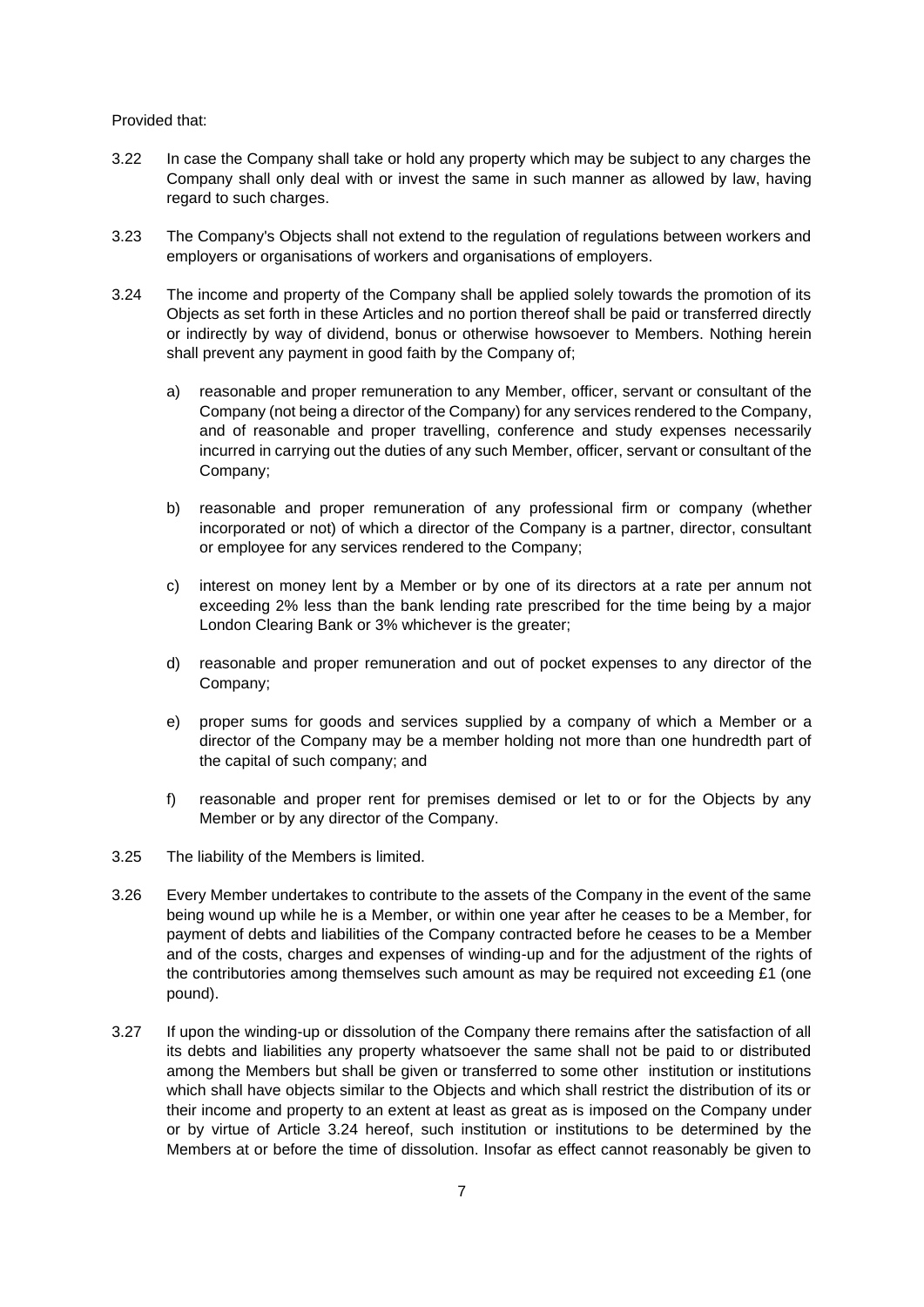such provisions then such property shall be disposed of at the discretion of the directors of the Company for some other purpose or purposes.

### <span id="page-7-0"></span>**4 MEMBERS**

- 4.1 The subscribers to the Articles and such other persons as are qualified to become Members in accordance with the Articles may be Members. Members shall be admitted to the Company subject to the provisions of the Bye-Laws.
- 4.2 The Board may determine different categories of Members and the Bye-Laws shall identify which categories of Members are:
	- 4.2.1 Voting Members; and
	- 4.2.2 Non-Voting Members.
- 4.3 Non-Voting Members shall be entitled to attend general meetings of the Company but shall not have a right to vote at general meetings.
- 4.4 Voting Members shall have the right to vote at general meetings and each Voting Member shall have one vote.
- 4.5 Subject to the provisions of the Bye-Laws, the directors of the Company may in their absolute discretion permit any Member to retire provided that after such retirement the number of Members is not less than two.

## <span id="page-7-1"></span>**5 GENERAL MEETINGS**

- 5.1 The Company shall, in each calendar year, hold a general meeting as its annual general meeting in addition to any other meetings in that year, and shall specify the meeting as such in the notices calling it. Any annual general meeting so called shall be held at such time and place as the Board shall appoint. There shall be no longer than 15 months between each annual general meeting.
- 5.2 All general meetings other than annual general meetings shall be called general meetings.
- 5.3 The directors of the Company may call general meetings and, on the requisition of Members pursuant to the provisions of the Act, shall within 21 days proceed to convene a general meeting for a date not later than 28 days after the date of the notice convening the meeting. If there are not within the United Kingdom sufficient directors of the Company to call a general meeting, any director of the Company or any Member may call a general meeting.

#### <span id="page-7-2"></span>**6 NOTICE OF GENERAL MEETINGS**

- 6.1 All general meetings including annual general meetings shall be called by at least fourteen clear days' notice.
- 6.2 The notice shall specify the time and place of the meeting and the general nature of the business to be transacted and, in the case of an annual general meeting, shall specify the meeting as such.
- 6.3 The notice shall be given to all the Members and to all the directors of the Company and auditors, if appointed.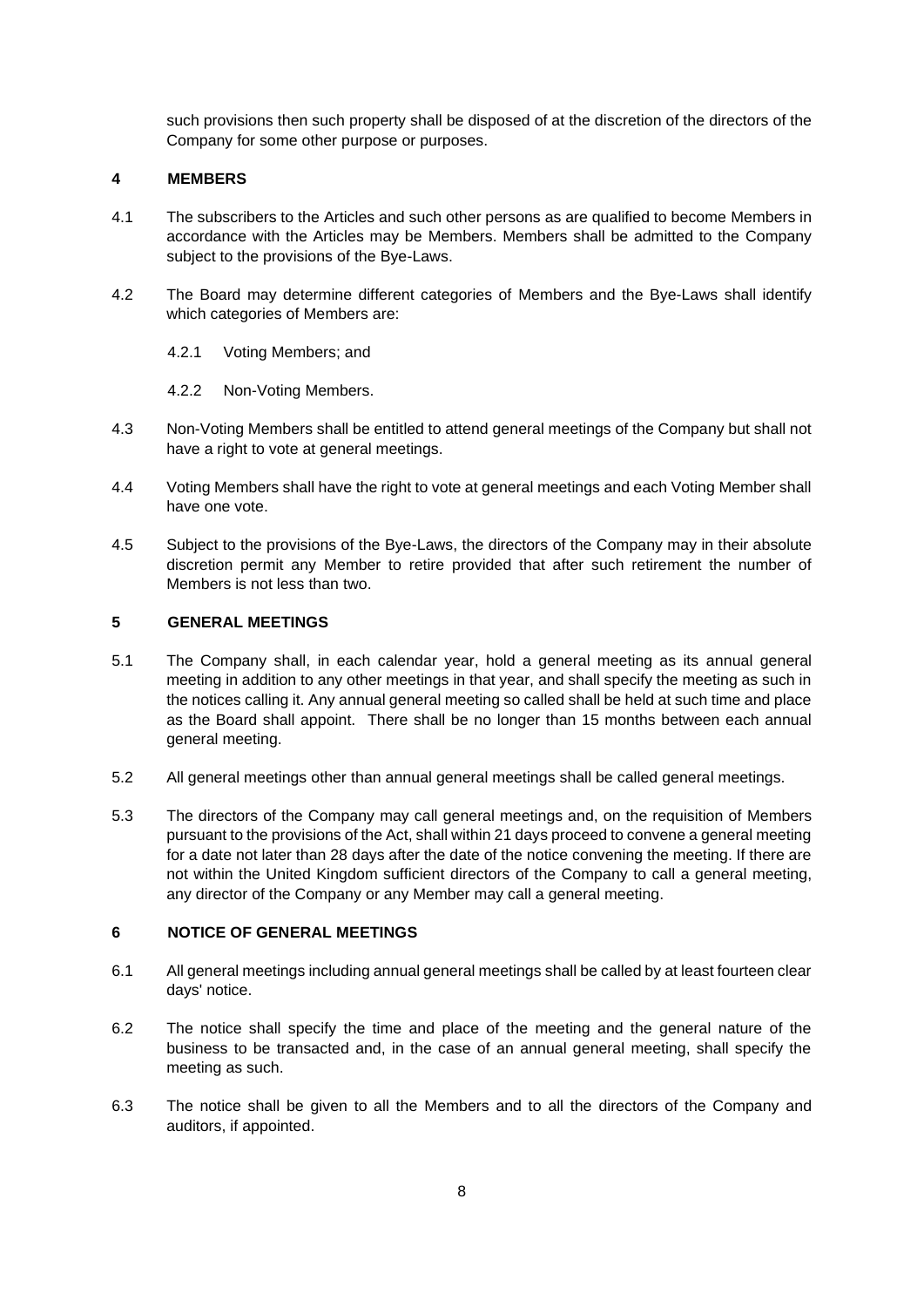6.4 The accidental omission to give notice of a meeting to any person entitled to receive notice shall not invalidate the proceedings at that meeting. All notices of meetings shall be displayed on the Company's website and shall be included in any newsletter published by the Company (or shall be included in such other medium of communication as may be used from time to time by the Company) and may otherwise be publicised as the Board may consider appropriate.

### <span id="page-8-0"></span>**7 ORGANISATIONS ACTING BY REPRESENTATIVES AT MEETINGS**

- 7.1 Any organisation which is a Member may by resolution of its committee or other governing body authorise such person as it thinks fit to act as its representative at any meeting of the Company, and the person so authorised shall be entitled to exercise the same powers on behalf of the organisation which he represents as that organisation could exercise if it were an individual Member.
- 7.2 The chairman of the Board for the time being shall be responsible for ensuring that any person voting at a meeting of the Company is properly authorised and entitled to vote.

### <span id="page-8-1"></span>**8 PROCEEDINGS AT GENERAL MEETINGS**

- 8.1 No business shall be transacted at any meeting of the Company unless a quorum is present. Three persons entitled to vote upon the business to be transacted, each being a Member or a proxy for a Member or a duly authorised representative of a corporation shall be a quorum.
- 8.2 If such a quorum is not present within half an hour from the time appointed for the meeting, or if during a meeting such a quorum ceases to be present, the meeting shall stand adjourned to the same day in the next week at the same time and place.
- 8.3 The chairman, if any, of the Board or in his absence some other director of the Company nominated by the Board shall preside as chairman of the meeting, but if neither the chairman nor such other director of the Company (if any) be present within fifteen minutes after the time appointed for the holding the meeting and willing to act, the directors of the Company present shall elect one of their number to be chairman and, if there is only one director of the Company present and willing to act, he shall be chairman.
- 8.4 If no director of the Company is willing to act as chairman, or if no director of the Company is present within fifteen minutes after the time appointed for holding the meeting, the Members present and entitled to vote shall choose one of their number to be chairman.
- 8.5 The chairman may, with the consent of a meeting at which a quorum is present (and shall if so directed by the meeting), adjourn the meeting from time to time and from place to place, but no business shall be transacted at an adjourned meeting other than business with might properly have been transacted at the meeting had the adjournment not taken place. No further notice need be given of the reconvening of an adjourned meeting if the time and place at which it is to be reconvened is announced at the meeting at which the adjournment is determined. Otherwise, at least seven clear days' notice shall be given specifying the time and place of reconvening the adjourned meeting and the general nature of the business to be transacted.
- 8.6 A resolution put to the vote of a meeting shall be decided on a show of hands unless before, or on the declaration of the result of, a show of hands a poll is duly demanded. Subject to the provisions of the Act, a poll may be demanded:
	- a) by the chairman; or
	- b) by at least five Voting Members having the right to vote at the meeting; or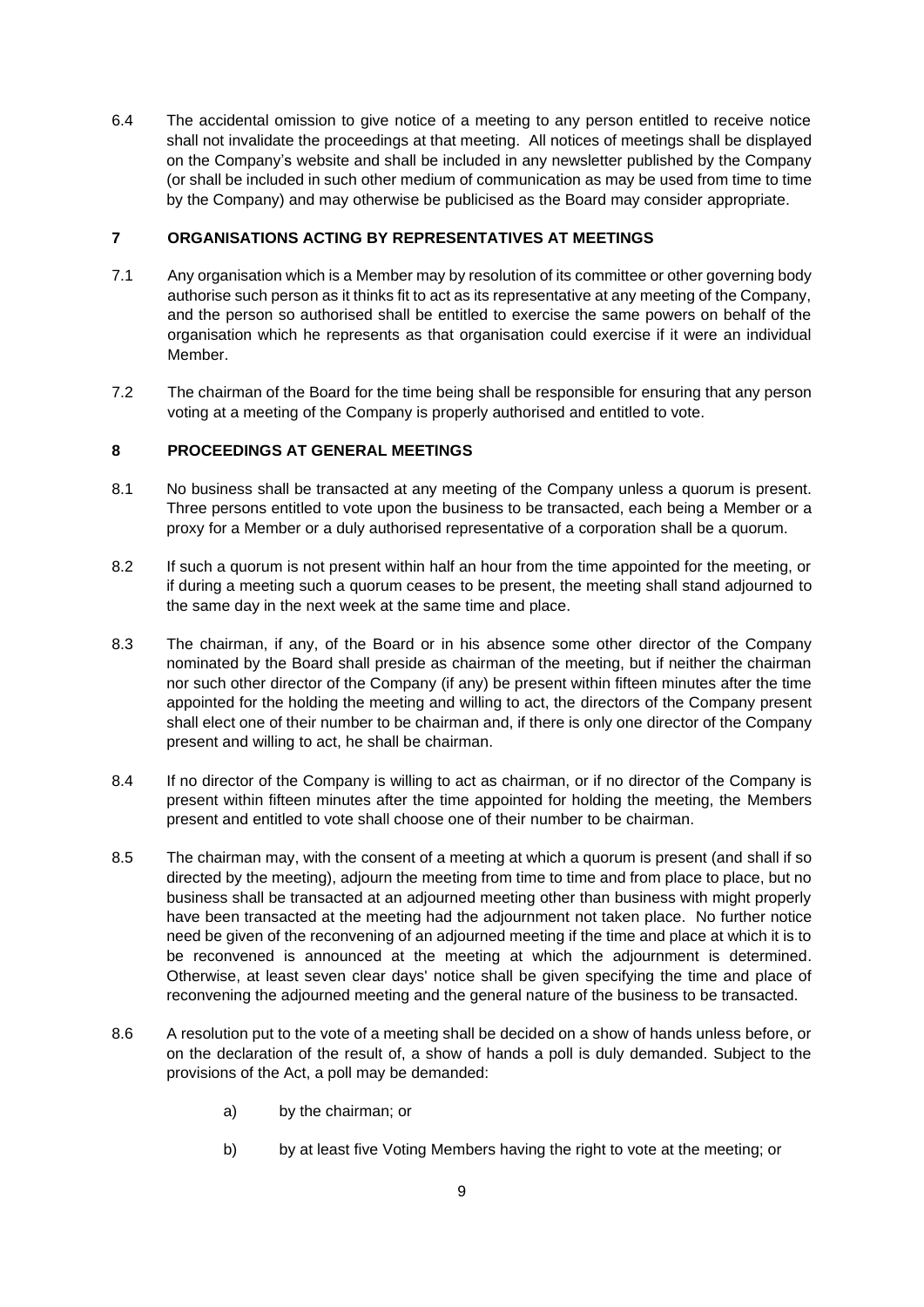- c) by a Member or Members representing not less than one-tenth of the Voting Members; and
- d) a demand by a person as proxy for a Voting Member shall be the same as a demand by the Voting Member.
- 8.7 Unless a poll is duly demanded a declaration by the chairman that a resolution has on a show of hands been carried or carried unanimously, or by a particular majority, or lost, or not carried by a particular majority, and an entry to that effect in the minutes of the meeting shall be conclusive evidence of the fact without proof of the number or proportion of the votes recorded in favour of or against the resolution.
- 8.8 The demand for the poll may, before the poll is taken, be withdrawn but only with the consent of the chairman and a demand so withdrawn shall not be taken to have invalidated the result of a show of hands declared before the demand was made.
- 8.9 A poll shall be taken as the chairman directs and he may appoint scrutineers (who need not be members) and fix a time and place for declaring the result of the poll. The result of the poll shall be deemed to be the resolution of the meeting at which the poll was demanded.
- 8.10 In the case of an equality of votes, whether on a show of hands or on a poll, the chairman shall be entitled to a casting vote in addition to any other vote he may have.
- 8.11 A poll demanded on the election of a chairman or a question of adjournment shall be taken forthwith. A poll demanded on any other question shall be taken either forthwith or at such a time and place as the chairman directs not being more than thirty days after the poll is demanded. The demand for a poll shall not prevent the continuance of a meeting for the transaction of any business other than the question on which the poll was demanded. If a poll is demanded before the declaration of the result of a show of hands and the demand is duly withdrawn, the meeting shall continue as if the demand had not been made.
- 8.12 No notice need be given of a poll not taken forthwith if the time and place at which it is to be taken are announced at the meeting at which it is demanded. In any other case at least seven clear days' notice shall be given specifying the time and the place at which the poll is to be taken.
- 8.13 A resolution in writing executed by or on behalf of 75% of the Voting Members who would have been entitled to vote upon it if it had been proposed at a general meeting at which he was present shall be effectual as if it had been passed at a general meeting duly convened and held and may consist of several instruments in the like form each executed by or on behalf of one or more members.

## <span id="page-9-0"></span>**9 VOTES OF MEMBERS**

- 9.1 On a show of hands every Voting Member present in person or by proxy shall have one vote and on a poll every such Voting Member present in person or by proxy shall have one vote provided that no Member other than a Voting Member duly registered and who shall have paid every subscription and other sum (if any) which shall be due and payable to the Company in respect of this membership shall be entitled to vote either personally or by proxy.
- 9.2 No obligation shall be raised to the qualification of any voter except at the meeting or adjourned meeting at which the vote objected to is tendered, and every vote not disallowed at the meeting shall be valid. Any objection made in due time shall be referred to the chairman whose decision shall be final and conclusive.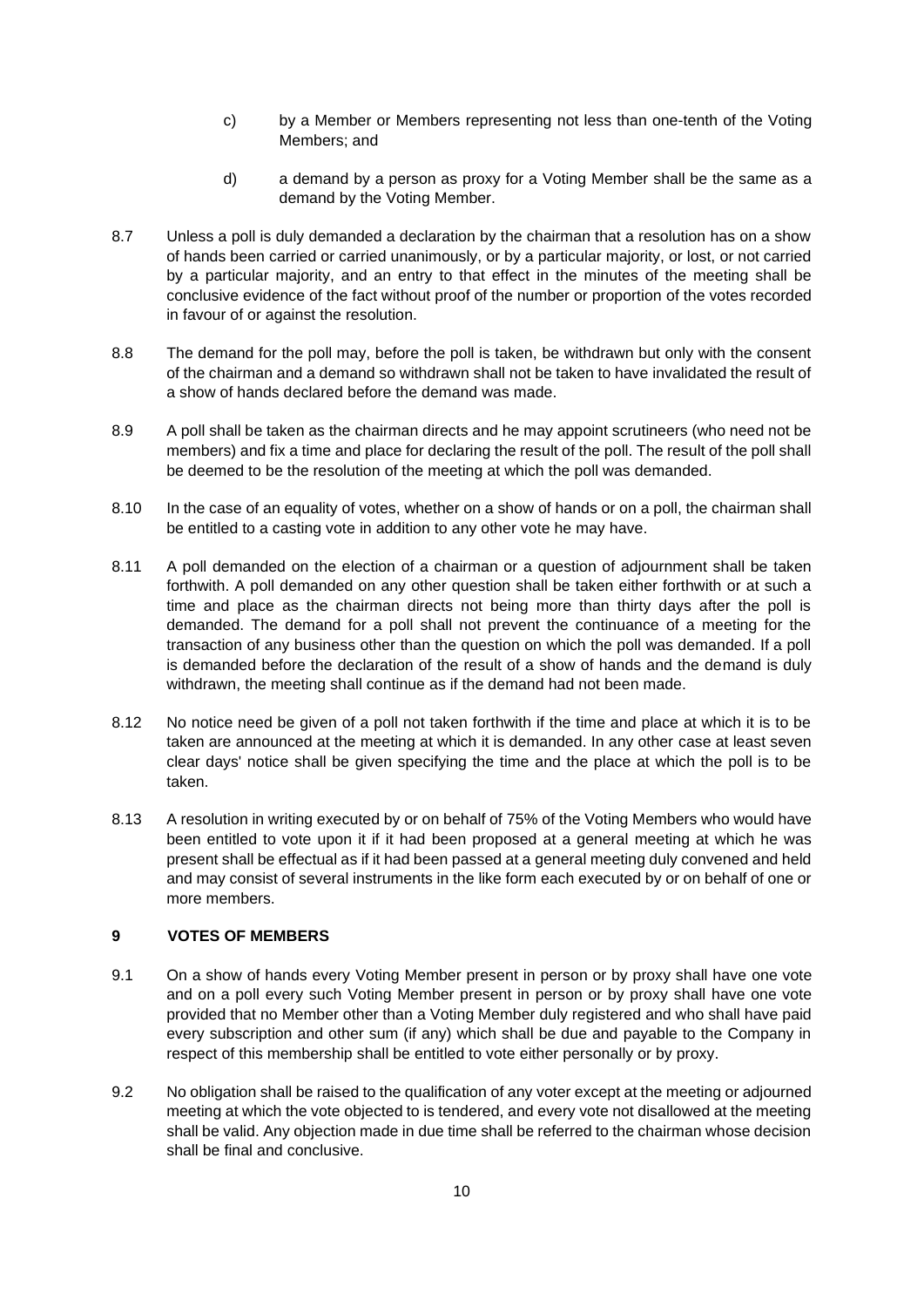- 9.3 An instrument appointing a proxy shall be in writing, executed by or on behalf of the appointer and shall be in the form set out in the notice of the meeting.
- 9.4 Where it is desired to afford members an opportunity of instructing the proxy how he shall act, or that the proxy appoint the Chairman to vote on its behalf, the instruction appointing a proxy shall be in the form set out in the notice of the meeting.
- 9.5 The instrument appointing a proxy and any authority under which it is executed or a copy of such authority certified notarially or in some other way approved by the directors of the Company may:
	- a) be deposited at the office or at such other place within the United Kingdom as is specified in the notice convening the meeting or in any instrument of proxy sent out by the Company in relation to the meeting not less than 48 hours before the time for holding the meeting or adjourned meeting at which the person named in the instrument proposes to vote; or
	- b) in the case of a poll taken more than 48 hours after it is demanded, be deposited as aforesaid after the poll has been demanded and not less than 24 hours before the time appointed for the taken of the poll; or
	- c) where the poll is not taken forthwith but is taken not more than 48 hours after it was demanded, be delivered at the meeting at which the poll was demanded to the chairman or to the Secretary or to any director of the Company; and
	- d) An instrument of proxy which is not deposited or delivered in a manner so permitted shall be invalid.
- 9.6 A vote given or poll demanded by proxy or by the duly authorised representative of a corporation shall be valid notwithstanding the previous determination of the authority of the person voting or demanding a poll unless notice of the determination was received by the Secretary at the registered office or at such other place at which the instrument of proxy was duly deposited before the commencement of the meeting or adjourned meeting at which the vote is given or the poll demanded or (in the case of a poll taken otherwise than on the same day as the meeting or adjourned meeting) the time appointed for taking the poll.

## <span id="page-10-0"></span>**10 NUMBER OF DIRECTORS**

- 10.1 Unless otherwise determined by Special Resolution, the number of directors of the Company shall be no more than eight and shall be no less than four.
- 10.2 The Board shall never include more than one accredited representative of any one Member, or any affiliate, subsidiary or parent of such Member.

## <span id="page-10-1"></span>**11 POWERS OF THE DIRECTORS**

11.1 Subject to the provisions of the Act, the Articles, the Bye-Laws and to any directions given by Special Resolution, the business of the Company shall be managed by the Board who may exercise all the powers of the Company. No alteration of the Articles or the Bye-Laws and no such direction shall invalidate any prior act of the directors of the Company which would have been valid if that alteration had not been made or that direction had not been given. The powers given by this Article shall not be limited by any special power given to the directors of the Company by the Articles or the Bye-Laws and a meeting of directors of the Company at which a quorum is present may exercise all powers exercisable by the directors of the Company.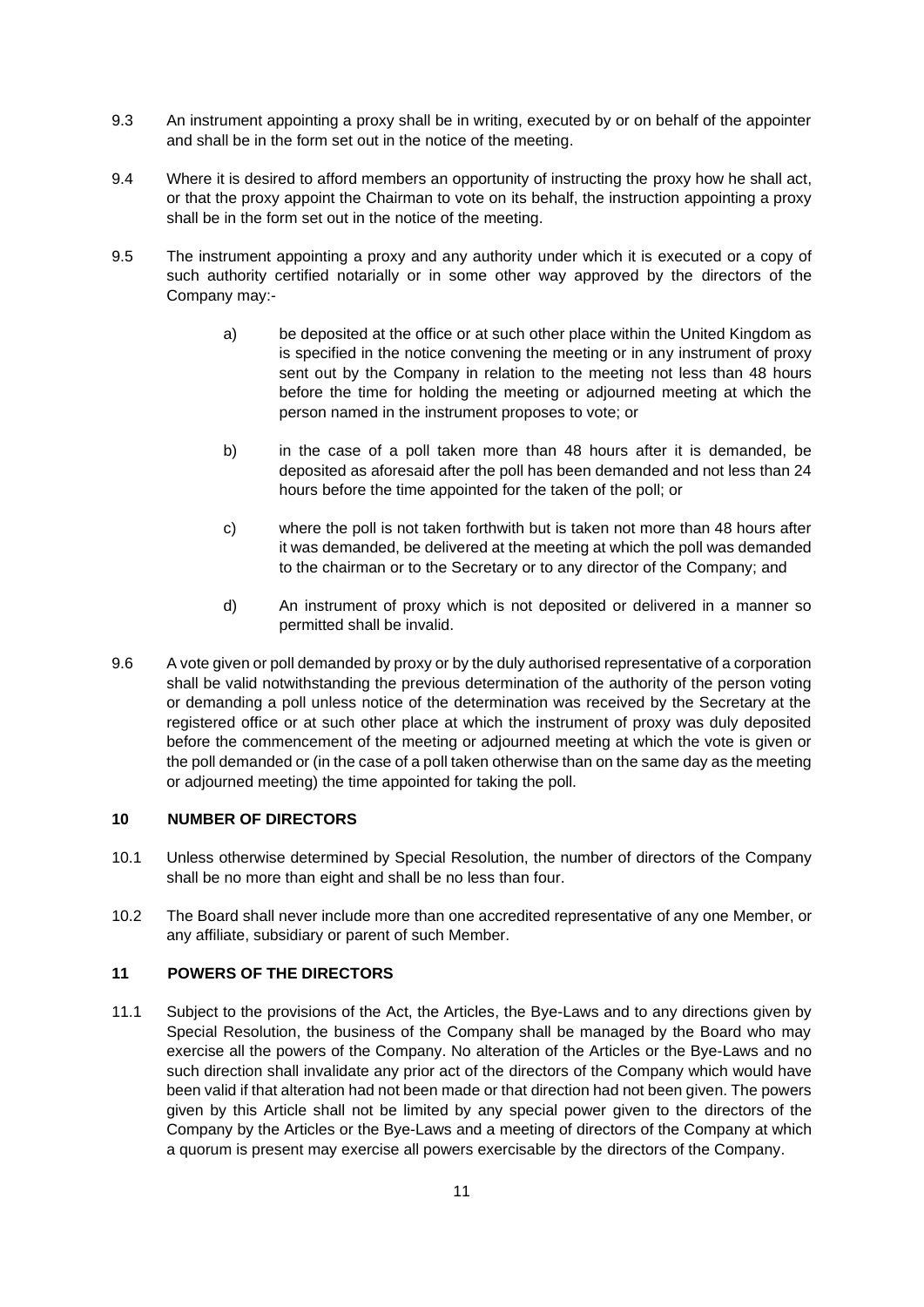- 11.2 All cheques and other negotiable instruments, and all receipts for money paid to the Company, shall be signed, drawn, accepted, endorsed or otherwise executed, as the case may be, in such manner as the Board shall from time to time determine.
- 11.3 The Board shall cause minutes to be made:
	- a) of the appointments of officers by the Board;
	- b) of the names of the directors of the Company present and other persons in attendance at each Board meeting and of all compliance issues discussed at such meetings;
	- c) of the resolutions and proceedings at all meetings of the Company and of the Board and of any reports received from the Policy Board and the resolutions of the Board in relation to such reports.
- 11.4 The directors of the Company may, by power of attorney or otherwise, appoint any person to be the agent of the Company for such purposes and on such conditions (always including responsibility for reporting to the Board) as they determine. Such conditions may include authority for the agent to delegate all or any of his powers provided that the responsibility of the agent for the exercise of his powers is not thereby compromised.

## <span id="page-11-0"></span>**12 BYE-LAWS**

- 12.1 The Board shall have power from time to time to adopt and make, alter or revoke, the Bye-Laws, provided that such Bye-Laws are not repugnant to the Articles. If there is any conflict between the Articles and the Bye-Laws, the Bye-Laws shall take precedence. The Bye-Laws for the time being in force shall be binding upon all Members until the same shall be varied or set aside by any resolution of the Board. No Member shall be absolved from such Bye-Laws by reason of his not having received a copy of the same, or of any alterations or additions thereto, or having otherwise no notice of them.
- 12.2 No Bye-Law as to the manner in which membership may be terminated shall have any validity or effect unless it provides that any Member whose membership is proposed to be terminated shall be given a proper opportunity of attending and being heard at any meeting to which such proposal is to be submitted.

#### <span id="page-11-1"></span>**13 DELEGATION OF DIRECTORS' POWERS**

The directors of the Company may delegate any of their powers and duties to any subcommittee consisting of such of their number as they think fit. Any such delegation of the directors' powers and duties may be made subject to any conditions the directors of the Company may impose and either collaterally with or to the exclusion of their own powers and duties and may be revoked or altered. Any subcommittee so formed shall in the exercise of the powers and duties delegated to it conform to any regulations imposed on it by the Board. For the avoidance of doubt, this Article 13 shall not apply to the Policy Board.

#### <span id="page-11-2"></span>**14 APPOINTMENT AND RETIREMENT OF DIRECTORS**

- 14.1 The rules governing the election and eligibility of directors of the Company are contained in the Bye-Laws.
- 14.2 Subject to the provisions of the Act, directors of the Company shall retire by rotation, pursuant to the provisions of the Bye-Laws.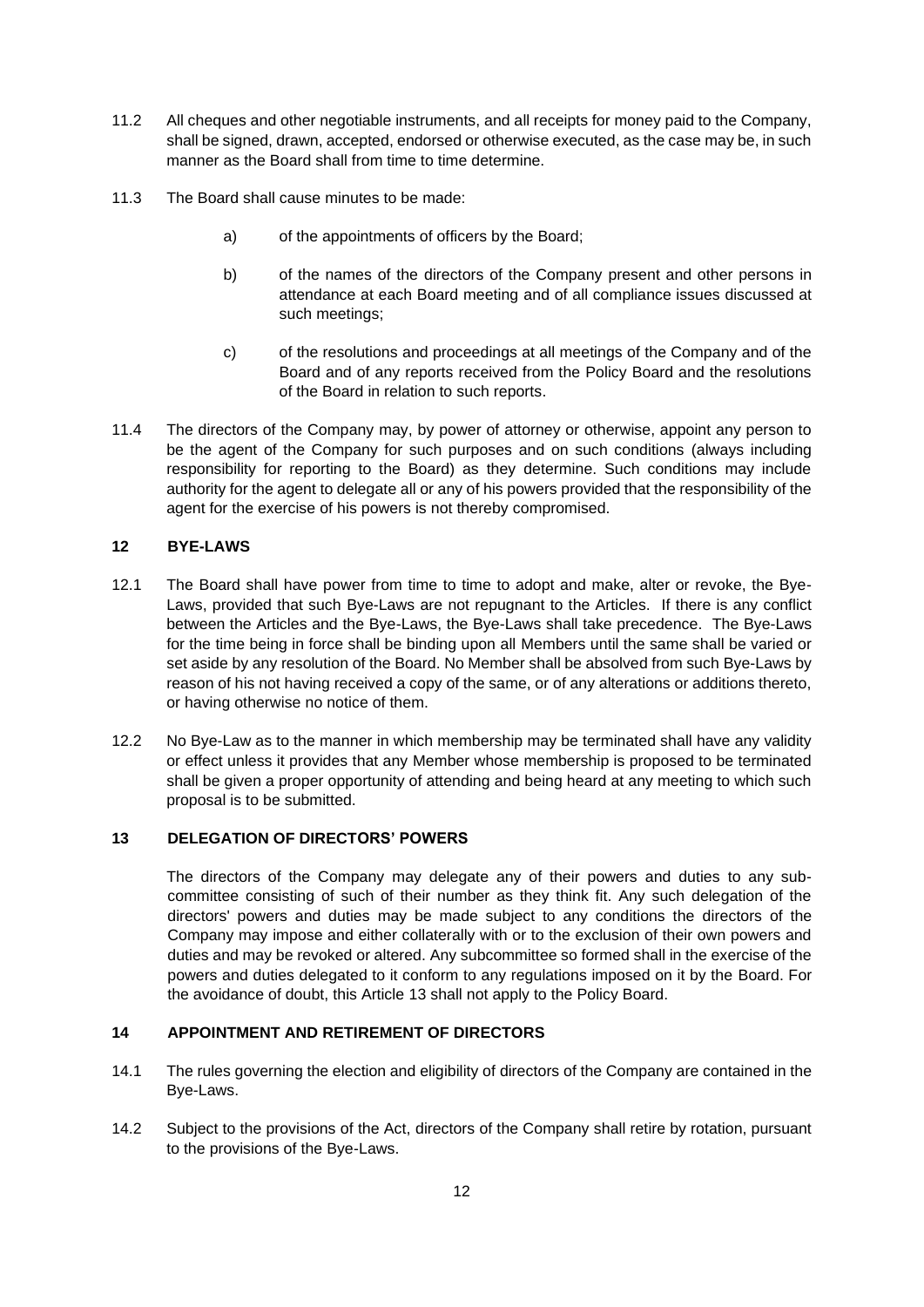### <span id="page-12-0"></span>**15 DISQUALIFICATION AND REMOVAL OF DIRECTORS**

The office of a director of the Company shall be vacated if:

- 15.1 he resigns his office by notice to the Company;
- 15.2 he ceases to be a director of the Company by virtue of any provision of the Act or he becomes prohibited by law from being a director; or
- 15.3 he becomes bankrupt or makes any arrangement or composition with his creditors generally; or
- 15.4 he is, or may be, suffering from mental disorder and either:
	- a) he is admitted to hospital in pursuance of an application for admission for treatment under the Mental Health Act 1983 or in Scotland, an application for admission under the Mental Health (Scotland) Act 1960; or
	- b) an order is made by a court having jurisdiction (whether in the United Kingdom or elsewhere) in matters concerning mental disorder for his detention or for the appointment for a receiver, curator bonis or other person to exercise powers with respect to his property or affairs; or
- 15.5 he ceases to meet the eligibility criteria for his directorship (where applicable);
- 15.6 he shall for more than six consecutive months have been absent without permission of the Board from the meetings of the Board held during that period and the Board resolves that his office be vacated.

## <span id="page-12-1"></span>**16 PROCEEDINGS OF DIRECTORS**

- 16.1 Subject to the provisions of the Articles and the Bye-Laws, the directors of the Company may regulate their proceedings as they think fit. A director of the Company may, and the Secretary at the request of a director of the Company shall, call a meeting of the directors of the Company. Questions arising at a meeting shall be decided by a majority of votes. In the case of an equality of votes, the chairman shall have a second or casting vote.
- 16.2 The quorum for the transaction of the business of the directors of the Company shall be as set out in the Bye- Laws.
- 16.3 The continuing directors of the Company may act notwithstanding any vacancies in their number, but, if the number of directors of the Company is less than the number fixed as the quorum, the continuing directors or director of the Company may act only for the purpose of calling a general meeting.
- 16.4 The chairman of the Board shall be elected in accordance with the provisions set out in the Bye-Laws. Unless he is unwilling to do so, the director of the Company so appointed shall preside at every meeting of directors of the Company at which he is present. But if there is no director of the Company holding that office or if the director of the Company holding it is unwilling to preside or is not present within fifteen minutes after the time appointed for the meeting, the directors of the Company present may appoint one of their members to be chairman of that meeting.
- 16.5 All acts done by a meeting of directors of the Company, or of a sub-committee of directors of the Company, or by a person acting as a director of the Company shall, notwithstanding that it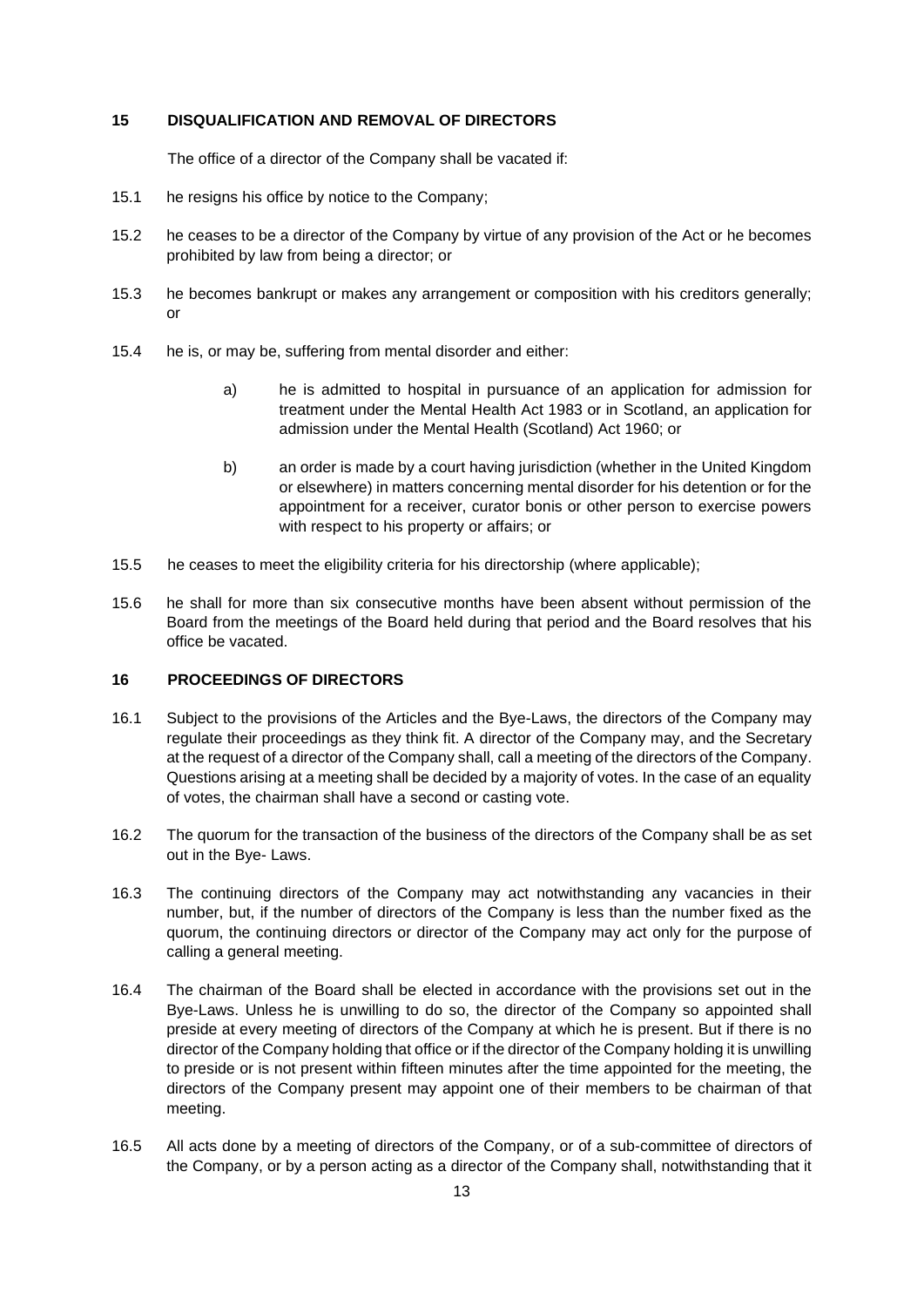be afterwards discovered that there was a defect in the appointment of any directors of the Company or that any of them were disqualified from holding office, or had vacated office, or were not entitled to vote, be as valid as if every such person had been duly appointed and was qualified and had continued to be a director of the Company and had been entitled to vote.

- 16.6 A resolution in writing signed by all the directors of the Company entitled to receive notice of a meeting of directors of the Company or of a sub-committee of directors of the Company shall be as valid and effectual as if it had been passed at a meeting of directors of the Company or (as the case may be) a sub-committee of directors of the Company duly convened and held and may consist of several documents in the like form each signed by one or more directors of the Company.
- 16.7 Save as otherwise provided by the Articles or the Bye-Laws, a director of the Company shall not vote at a meeting of directors of the Company or of a sub-committee of directors of the Company on any resolution concerning a matter in which he has, directly or indirectly, an interest or duty which is material and which conflicts or may conflict with the interest of the Company unless his interest or duty arises because the case falls within one or more of the following paragraphs:
	- a) the resolution relates to the giving to him of a guarantee, security, or indemnity in respect of money lent to, or an obligation incurred by him for the benefit of, the Company; or
	- b) the resolution relates to the giving to a third party of a guarantee, security, or indemnity in respect of an obligation of the Company for which the director of the Company or the Member of which the director of the Company is a member or employee or authorised agent has assumed responsibility in whole or part and whether alone or jointly with others under a guarantee or indemnity or by the giving of security; or
	- c) the resolution relates to any matter which touches and concerns a Member of which the director of the Company is a member or employee or authorised agent.

For the purpose of this Article, an interest of a person who is, for any purpose of the Act (excluding any statutory modification thereof not in force when this Article becomes binding on the Company), connected with a director of the Company shall be treated as an interest of the director of the Company.

- 16.8 A director of the Company shall not be counted in the quorum present at a meeting in relation to a resolution on which he is not entitled to vote.
- 16.9 If a question arises at a meeting of directors of the Company or of a sub-committee of directors of the Company as to the right of a director of the Company to vote, the question may before the conclusion of the meeting, be referred to the chairman of the meeting and his ruling as to any director of the Company other than himself shall be final and conclusive.

## <span id="page-13-0"></span>**17 SECRETARY**

- 17.1 Subject to the provisions of the Act, the Secretary shall be appointed by the Board for such term, at such remuneration and upon such conditions as they may think fit; and any Secretary so appointed may be removed by them.
- 17.2 The Secretary shall be entitled to attend meetings of the Board, but shall not be entitled to vote at any such meeting.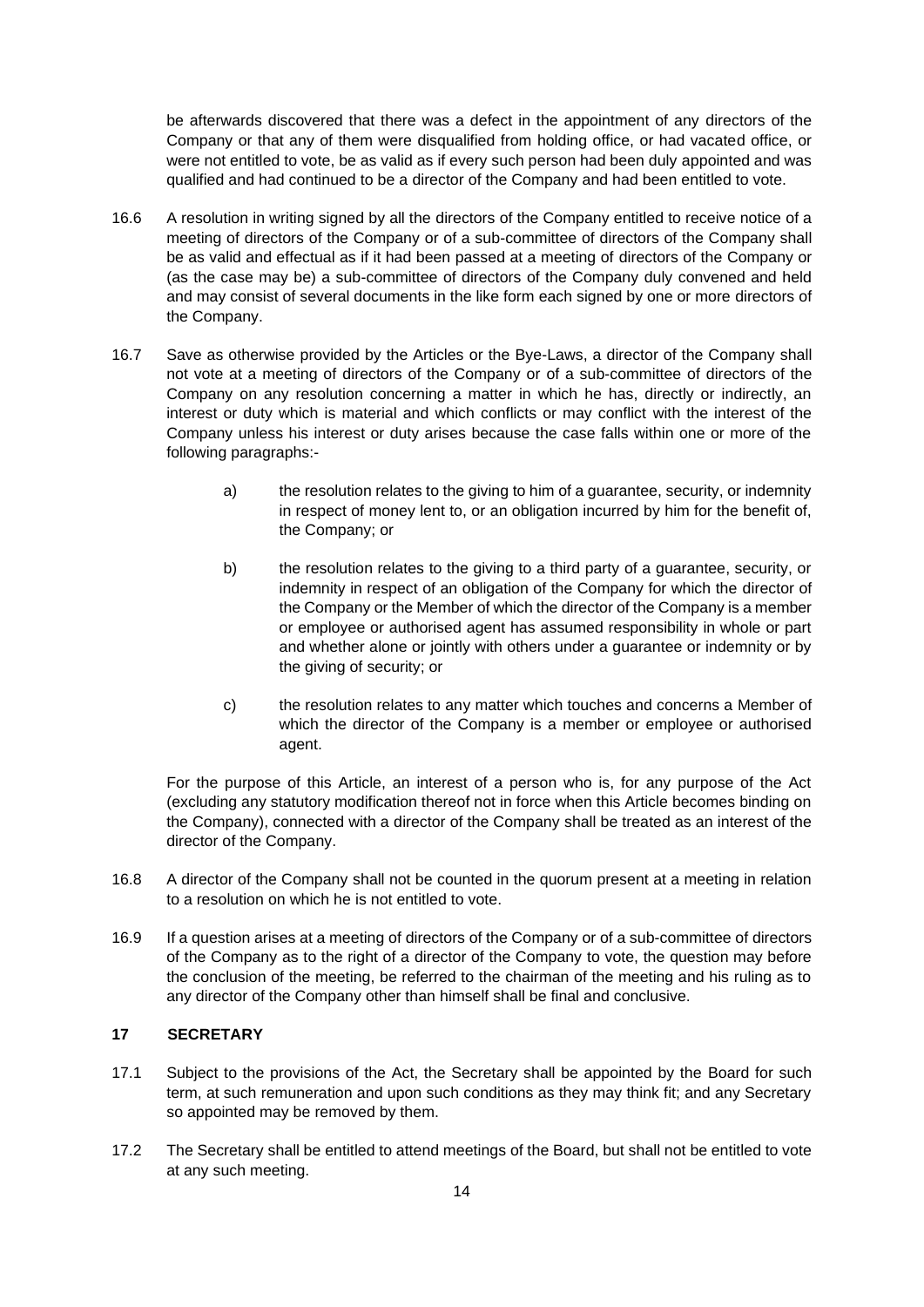## <span id="page-14-0"></span>**18 ACCOUNTS**

- 18.1 The Board shall cause accounting records to be kept in accordance with Sections 221 and 222 of the Act.
- 18.2 The accounting records shall be kept at the registered office of the Company or, subject to Section 227 of the Act, at such other place or places at the Board thinks fit, and shall always be open to the inspection of the officers of the Company.
- 18.3 The Board shall from time to time determine whether and to what extent and at what times and places and under what conditions or regulations the accounts and books for the Company or any of them shall be open to the inspection of Members not being directors of the Company and no Member (not being a director of the Company) shall have the right to inspect any account or book or document of the Company except as conferred by statute or authorised by the Board or by the Company in general meeting.
- 18.4 The Board shall from time to time in accordance with Sections 238 to 242 of the Act cause to be prepared and to be laid before the Company in general meeting such accounts, and reports as are referred to and required in those Sections.
- 18.5 A copy of every document required by law which is to be laid before the Company in general meeting, together with a copy of the auditor's report and the Board's report, shall not less than 21 days before the date of the meeting be sent to every member of, and every holder of debentures of, the Company provided that this Article shall not require a copy of those documents to be sent to any person of whose address the Company is not aware or to more than one of the joint holders of any debentures.

#### <span id="page-14-1"></span>**19 NOTICES**

- 19.1 Any notice to be given to or by any person pursuant to the Articles shall be in writing or in such form as may be permitted by the Act except that a notice calling a meeting of the directors of the Company need not be in writing.
- 19.2 The Company may give any notice to a Member either personally or by sending it by facsimile transmission or by electronic mail or by post in a prepaid envelope addressed to the Member at his registered address or by leaving it at that address or pursuant to the provisions of Section 309 of the Act by publishing the notice on the Company's website. A Member whose registered address is not within the United Kingdom and who gives to the Company an address within the United Kingdom at which notices may be given to him shall be entitled to receive any notice from the Company.
- 19.3 A Member present, either in person or by proxy, at any meeting of the Company shall be deemed to have received notice of the meeting and, where requisite, of the purposes for which it was called.
- 19.4 A notice given in person shall be deemed to be given at the time of delivery. A notice given by facsimile transmission or by electronic mail shall be deemed to be given at the expiry of one hour of working time after the time of transmission. Proof that an envelope containing a notice was properly addressed, prepaid and posted shall be conclusive evidence that the notice was given. An electronic mail will not be deemed delivered if a bounce back is received. A notice shall be deemed to be given at the expiration of 48 hours after the envelope containing it was posted.